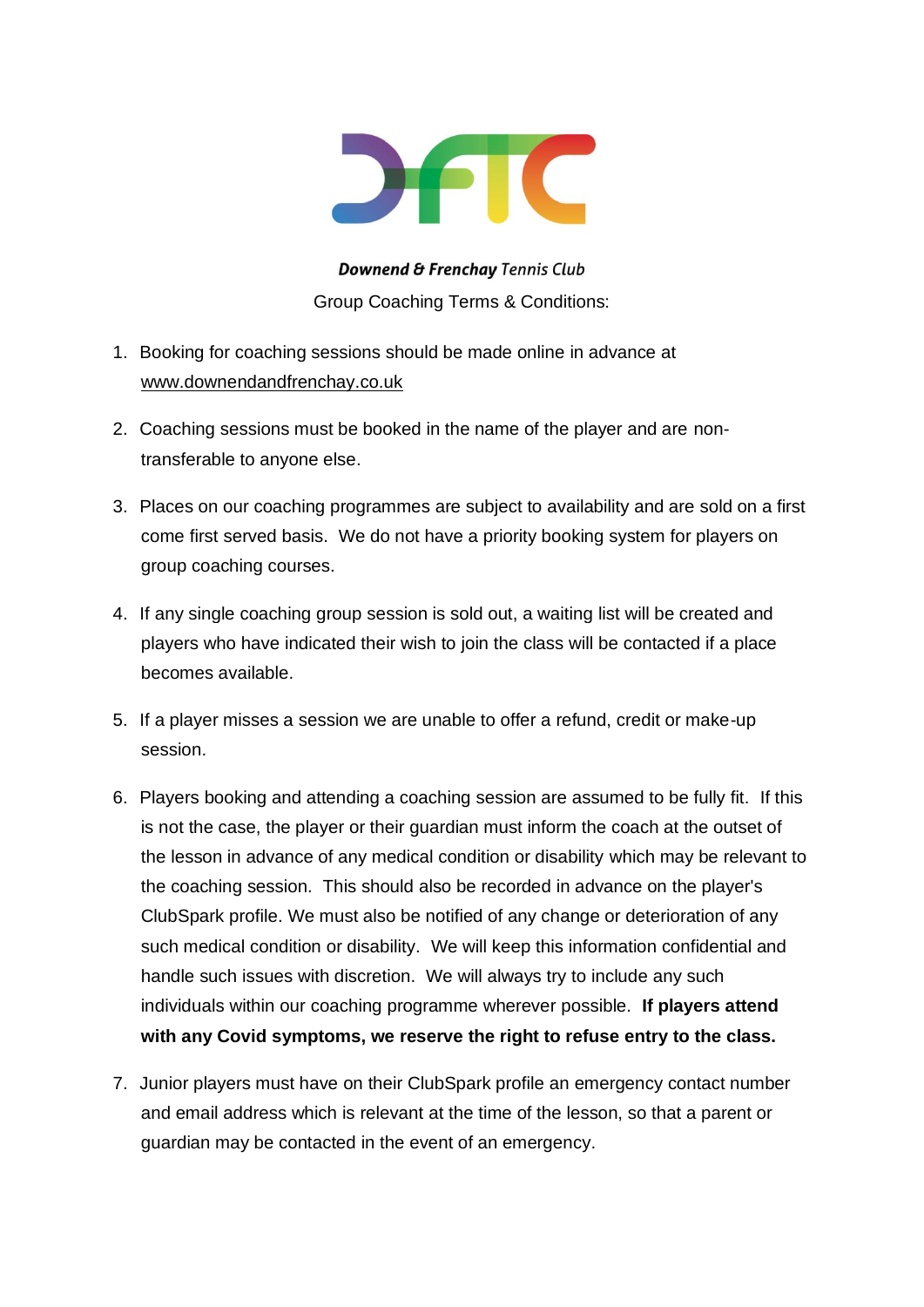- 8. Players bringing any medical equipment to their lesson must indicate to the coach at the outset of the lesson the location of the medical equipment so it can be located quickly and easily in the event of an emergency.
- 9. DFTC reserves the right to refuse entry onto a coaching course, or advise a more appropriate session if any participant is found not to be of the appropriate age/ability for the group.
- 10.In the case of a coaching session with too few players booked on, we reserve the right to cancel that session and offer a credit or a refund.
- 11.While every effort will be made to provide the coach advertised for a specific session, we reserve the right to change that coach and offer a suitable alternative coach for the session.
- 12.On booking a group coaching course, players will receive a booking confirmation listing the classes which have been booked. We reserve the right to amend these classes.
- 13.Photo Policy:

We are proud of the tennis coaching we offer and like to be able to share the fun and success of our players with others. To this end we like to use photos and videos of our players including adults and children in our promotional material and on social media. All of our players and contacts are invited to opt in and register their consent for the use of such photos and videos on their personal ClubSpark profile page. It is always possible to update your consent and that of any children via your personal profile on your ClubSpark account.

We undertake to use the images and videos in line with the LTA policy 'Photography and Recording' which can be found here. [http://www.lta.org.uk/globalassets/about](http://www.lta.org.uk/globalassets/about-lta/safeguarding/recording-and-publishing-images-policy.pdf)[lta/safeguarding/recording-and-publishing-images-policy.pdf.](http://www.lta.org.uk/globalassets/about-lta/safeguarding/recording-and-publishing-images-policy.pdf) The opt in on ClubSpark will constitute the necessary written consent mentioned in the policy above.

If anyone is ever unhappy about the use of a particular photo or video, please notify us and we will remove it.